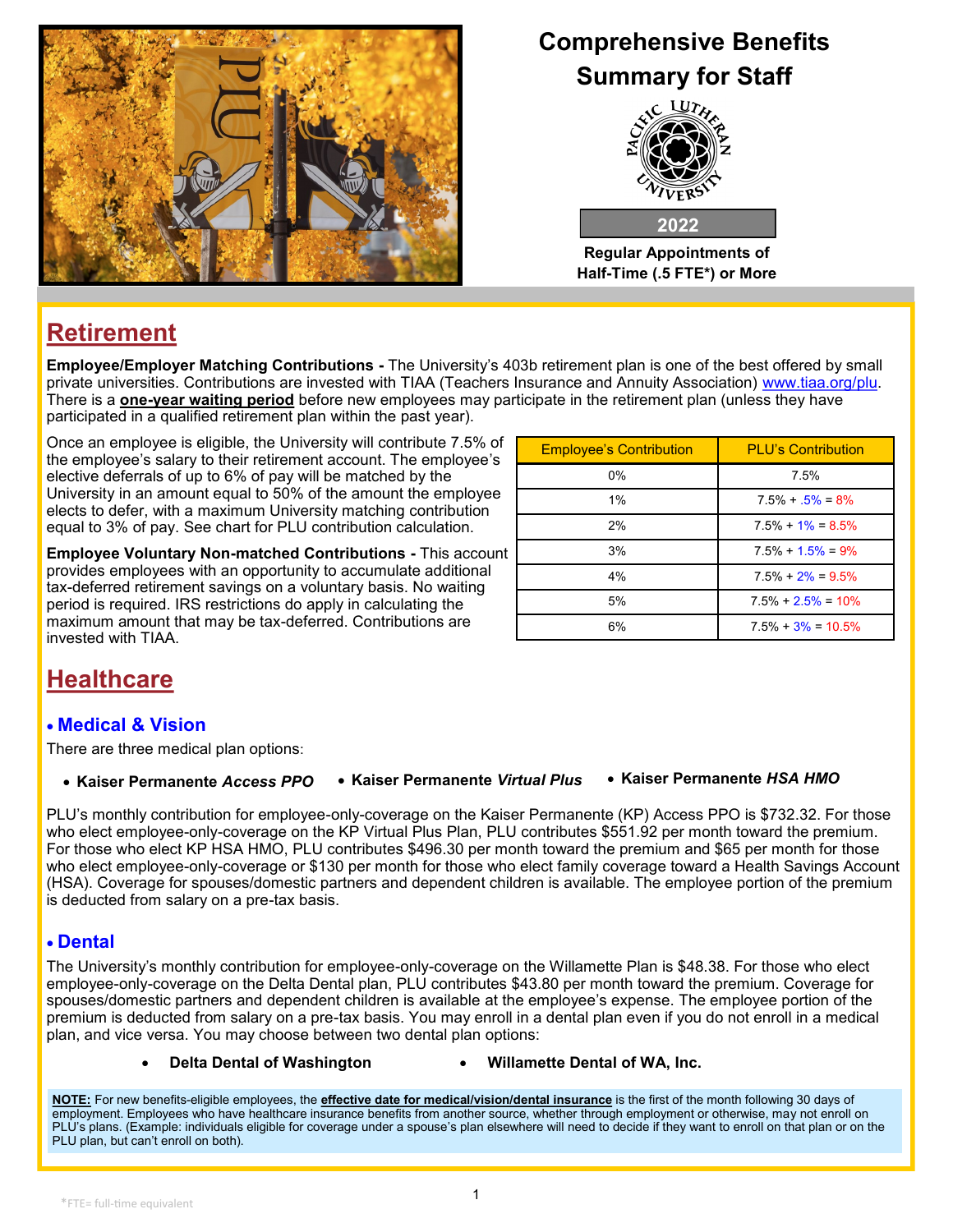## **Flexible Spending and Health Savings Accounts**

#### • **Healthcare Flexible Spending Account**

This benefit program enables employees to deduct pre-tax dollars from their paychecks to pay for qualified healthcare expenses for themselves and their dependents. The total election amount is available on the first day of the plan year. Employees must incur expenses within the plan year. Funds are not rolled over year to year. All benefits eligible employees can participate, including employees not covered under the University's healthcare plan. Visit <https://healthequity.com/> for more information.

#### • **Dependent Care Flexible Spending Account**

Employees are able to make pre-tax payroll contributions to pay for qualified dependent care services such as daycare, preschool, elderly care or other dependent care. Funds are only accessible as they are deposited with each payroll deduction. Visit <https://healthequity.com/dcra/> for more information.

#### • **Health Savings Account**

This benefit program is only available to those employees who are enrolled on the HSA HMO medical plan. Employees are able to make pre-tax payroll contributions from their paychecks to pay for qualified healthcare expenses for themselves and their dependents. PLU contributes \$65 per month for those who elect employee-only-coverage or \$130 per month for those who elect family coverage. Funds are only accessible as they are deposited with each payroll deduction. Balances roll over from year to year and never expire. Visit<https://healthequity.com/> for more information.

The annual cost to the University for providing program administration is approximately \$6,883 in total fees.

### **Income Protection**

#### • **Life Insurance/AD&D**

The term life insurance and accidental death and dismemberment program are carried by Unum insurance company. The face value of both basic policies provided by the University is equal to your annual salary. Employees age 70+ receive lower coverage. Annual cost to PLU is approximately \$92 for each employee insured. For new benefits eligible employees, the effective date for these benefits is the first of the month following 30 days of employment.

In addition to the term life coverage provided by the University, you are eligible to purchase voluntary term life insurance for yourself, your spouse and/or children through Unum insurance company at reasonable group rates.

#### • **Long-term Disability Insurance**

After one year of employment, the University pays the premium for long-term disability (LTD) insurance through Unum insurance company at a typical annual per person cost of approximately \$156. In the event of long-term total or partial disability, the plan pays 60% of covered monthly salary to a maximum benefit of \$6,000 per month. Any deductible sources of income are subtracted from this payment. Benefits commence on the first of the month following 90 days of documented total or partial disability.

### **Paid Leave**

#### • **Emergency Shared Leave**

This program was designed to provide limited financial assistance in prolonged, life-threatening and catastrophic medical situations, by allowing eligible employees to voluntarily share a portion of their accrued leave time to help fund the medical leave of an authorized recipient. In an extreme situation in which an eligible staff member has depleted their accumulated leave, President's Council may authorize Human Resources to create a leave bank to which other eligible employees may donate a portion of their accrued vacation or sick time to assist the person on medical leave. One year of service, and certain other requirements must be met in order to apply for emergency shared leave and to donate to someone's established leave bank.

#### • **Holidays**

The number of University-observed holidays varies slightly each year. During calendar year 2022, there will be 13 paid holidays. To figure the value of these paid holidays, multiply your monthly salary by .64 if you work full time.

**Summer Flex —** In addition to the official holidays observed by PLU, the University provides full-time staff with 40 hours of paid time off during the summer months. This benefit is prorated for "with benefits" part-time employees working between .5 FTE and .99 FTE.

During 2022, this summer schedule benefit will be available from June 4 through August 12. It is up to each office to develop and follow the work schedule that provides the best service to the PLU community and meets the individual preferences of each employee to the greatest extent possible. Time not taken by Friday, August 12 is lost and may not be carried forward beyond that date.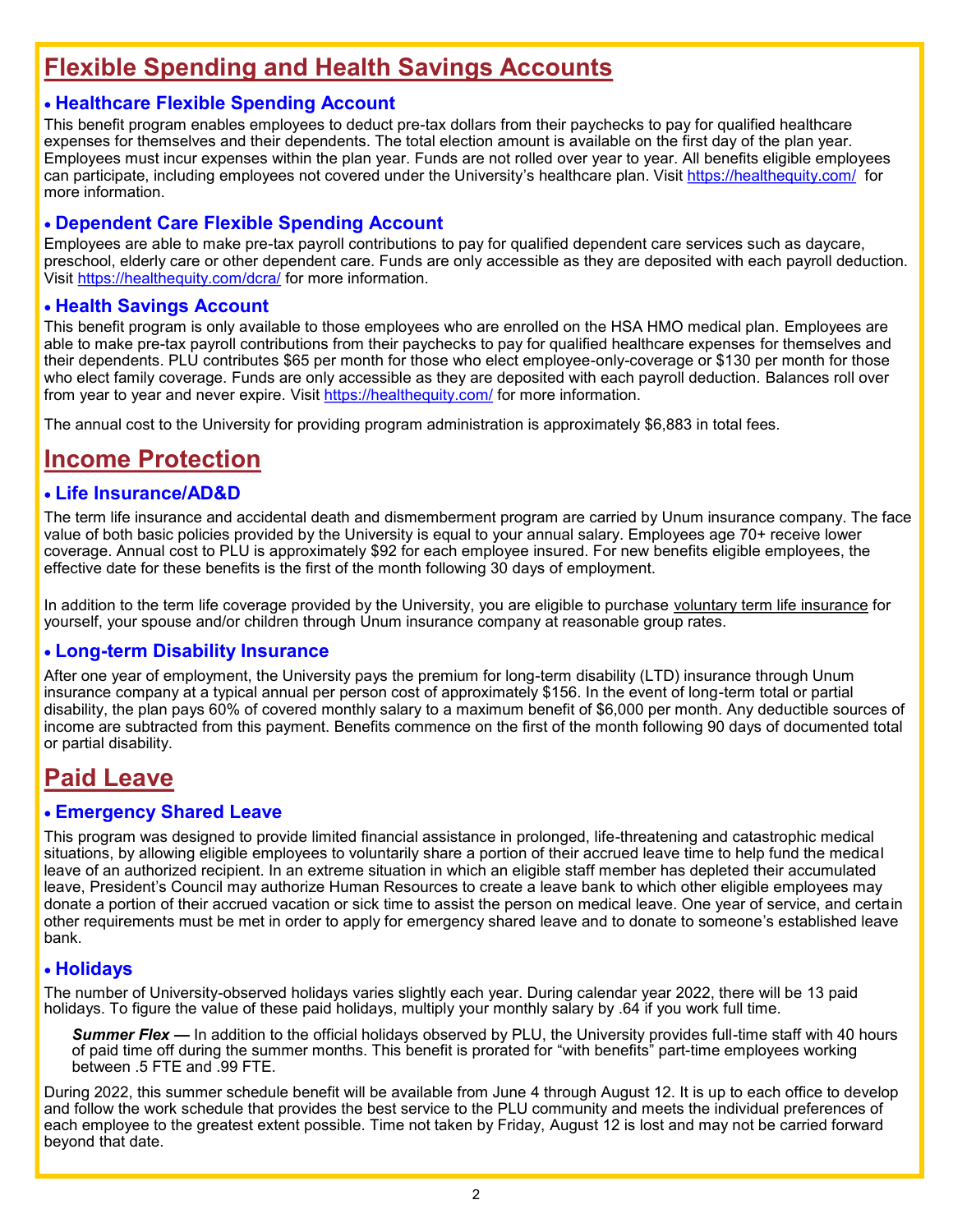#### • **Medical Leave**

Any employee who has completed at least one year of employment with PLU may request a Family/Medical Leave of Absence (which may be paid or unpaid) for up to twelve weeks. Eligibility for these medical leaves and their terms and conditions are explained in the Family and Medical Leaves of Absence Policy.

#### • **Sick Leave**

Full-time employees earn 8 hours of paid sick leave per month worked up to a maximum of 300 hours. This benefit is prorated for those working between .5 FTE and .99 FTE. Paid sick leave accumulations provide for short-term salary coverage in the event of sickness or disability. The value of this benefit can be conservatively calculated by multiplying .55 times your monthly salary. New employees accrue sick leave hours starting the first day of employment and may take accrued sick leave following satisfactory completion of their introductory period.

#### • **Vacation**

PLU offers very generous time-off programs, including vacations and holidays. All staff begin accumulating vacation time on the first day of work, and may take accrued vacation following satisfactory completion of their introductory period. The amount of vacation time earned is based on number of hours worked, length of service, and whether one is nonexempt or exempt. An amount equal to the amount of accumulated but unused vacation leave, up to a maximum of 80 hours of accumulated vacation, will be paid upon an employee's separation of employment.

• Employees in nonexempt positions - Full-time staff accumulate vacation at the following rates (both monthly accrual rate and maximum accrual are prorated for less than full-time):

| <b>Completed Full Years of Employment</b> | <b>Typical Vacation Days</b><br>per 12-Month Period | <b>Typical Monthly</b><br><b>Accrual Rate</b> | <b>Maximum Vacation</b><br><b>Accrual</b> |
|-------------------------------------------|-----------------------------------------------------|-----------------------------------------------|-------------------------------------------|
| New Hire to 4th anniversary               | 10                                                  | 6.68 hours                                    | 90 hours                                  |
| During 5th year to<br>9th anniversary     | 15                                                  | 10 hours                                      | 135 hours                                 |
| During 10th year and beyond               | 20                                                  | $13.34$ hours                                 | 180 hours                                 |

• Employees in exempt positions - Full-time staff accrue vacation at the rate of 14.67 hours per month, equivalent to 22 days per year (both monthly accrual rate and maximum accrual prorated for less than full-time). The maximum vacation accrual is 200 hours.

#### • **WA Paid Family & Medical Leave**

Washington's Paid Family and Medical Leave Program is a State insurance program with the cost of premiums shared between employers and employees. The premium for 2022 is .60% of an employee's gross wages. Visit <https://paidleave.wa.gov/>for the most up-to-date information.

### **Tuition Benefits**

The University has a strong commitment to life-long learning which it supports through the following tuition assistance programs and by offering a number of additional on- and off-campus professional development programs. For complete information, refer to the Tuition Benefits Policy.

#### • **Tuition Exchange**

The University participates in two programs which offer tuition exchange benefits for qualified dependent children of eligible University employees. Both programs have specific application deadlines, eligibility requirements, and are competitive and not guaranteed.

- The Tuition Exchange, Inc., an association of over 677 institutions all across the United States providing varying levels of tuition discounts. This benefit is available to full-time employees who have completed three years of service, and is based upon additional University criterion. Only a limited number of dependents typically receive the benefit each year. www.tuitionexchange.org
- The Evangelical Lutheran Church in America (ELCA) Tuition Plan Program includes 24 colleges and universities. These institutions provide tuition remission to qualified PLU dependents. This benefit is available to both full-time and part-time employees who have completed three years of service.

#### • **Tuition Remission**

The waiting period for tuition remission benefits for PLU courses is the beginning of the school term following completion of one year of service. Once the applicable waiting period has been completed, an eligible employee and/or eligible dependents may apply for tuition remission. Dependent eligibility is defined as a legal spouse, domestic partner (affidavit required), or a child who is under the age of 25, is unmarried, and is claimed as a dependent on the employee's IRS form 1040.